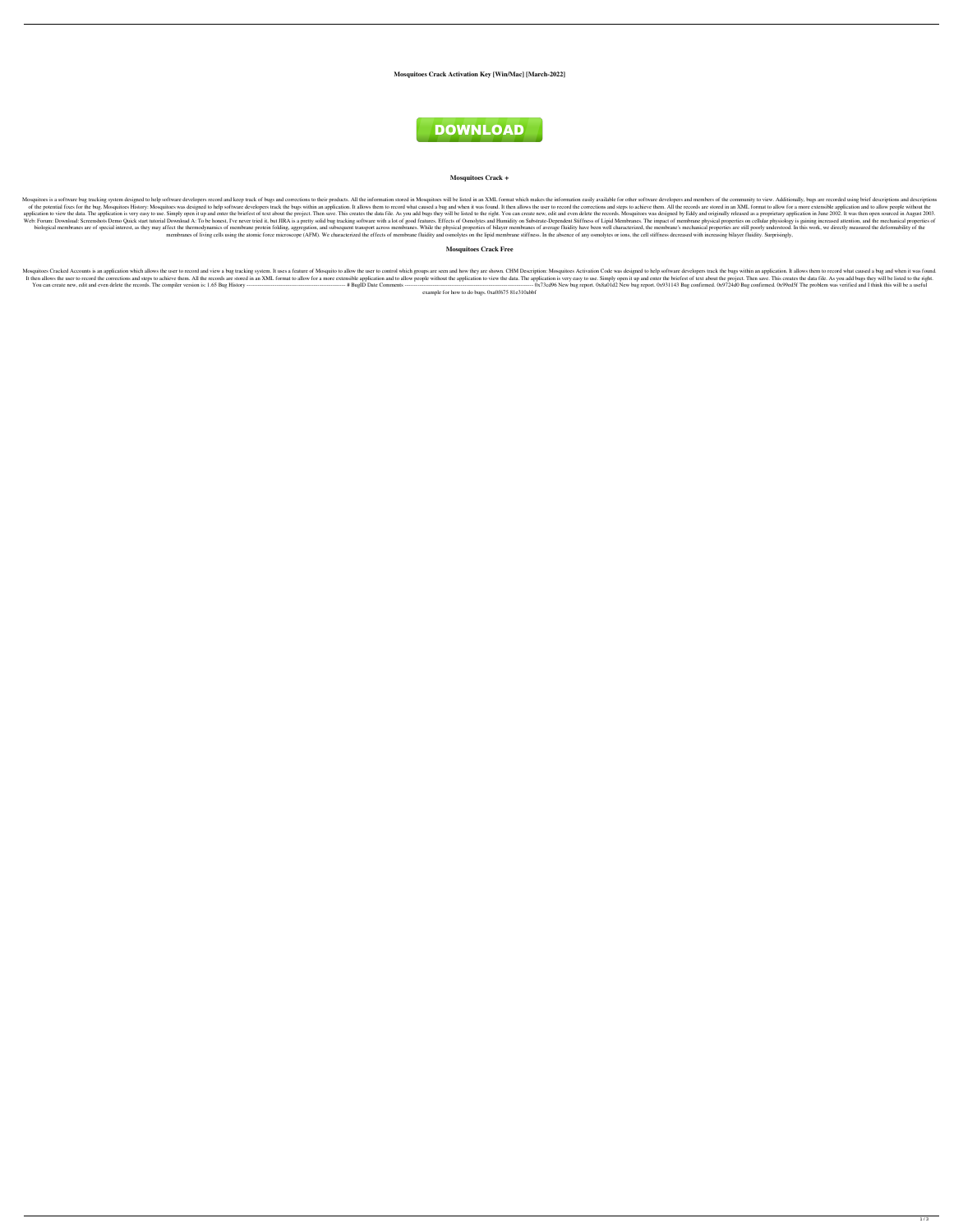## **Mosquitoes Crack Free Download**

## **What's New In?**

Mosquito is an open-source application designed to record bugs for software projects. It is a GUI based application written using the Java programming language, which is also being used to ol: DeMist. It allows for recordi and a facility to view previous bugs logged in case they need to re-open them. Bug ID